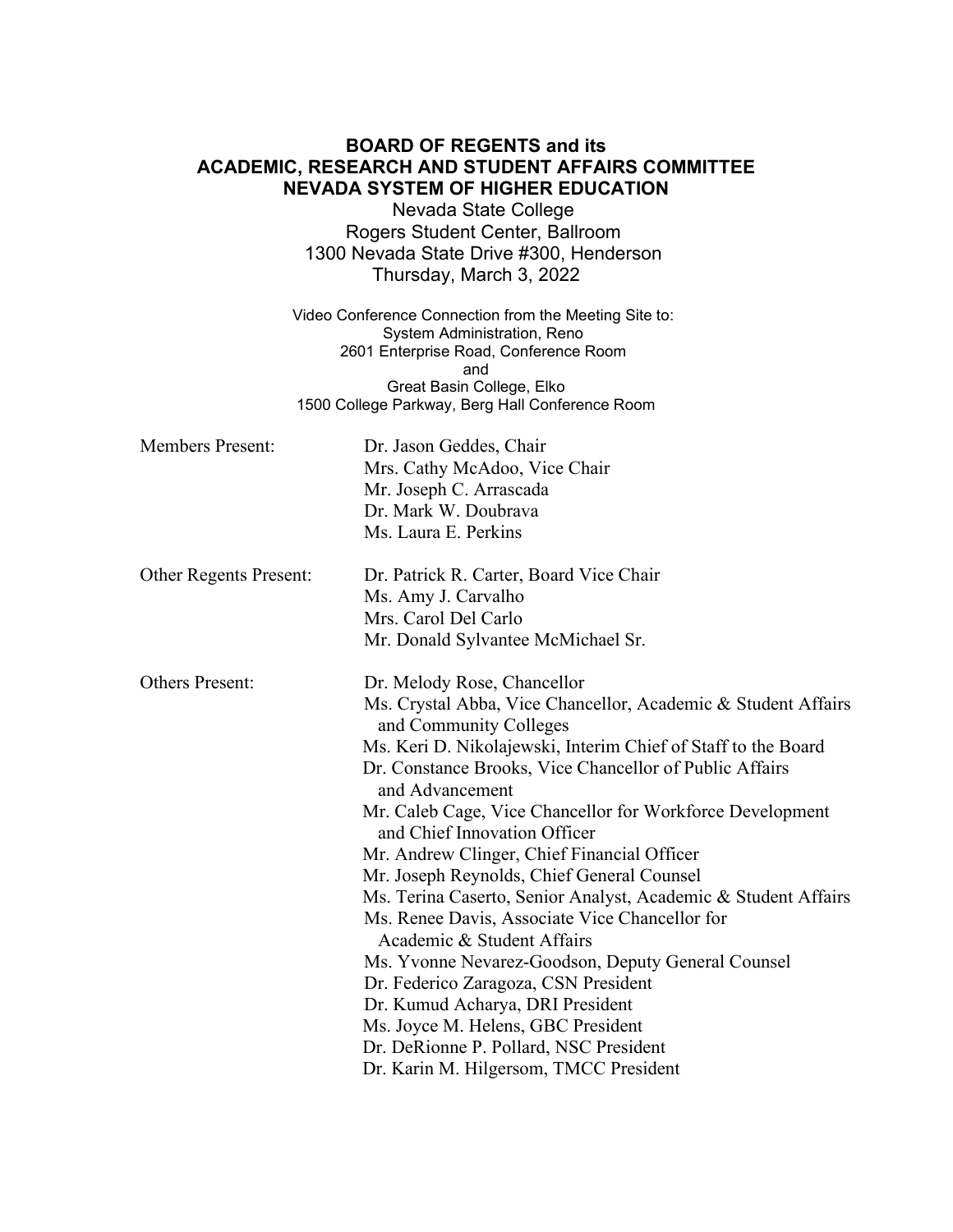|--|--|--|

| <b>Others Present:</b> | Dr. Keith E. Whitfield, UNLV President   |
|------------------------|------------------------------------------|
|                        | Mr. Brian Sandoval, UNR President        |
|                        | Dr. J. Kyle Dalpe, WNC Officer in Charge |

Faculty senate chairs in attendance were: Dr. Julian Smit, CSN; Dr. Dave Rhode, DRI; Dr. Kevin Seipp, GBC; Dr. Samantha Jewell, NSC; Mr. Glenn Heath, System Administration; Dr. Virginia Irintcheva, TMCC; Ms. Shannon Sumpter, UNLV; Dr. Amy Pason, UNR; and Mr. Jim Strange. WNC. Student body presidents in attendance were: Mr. Zachary Johnigan, CSN; Mr. Zachary Stamp, GBC; Ms. Lauren Porter, NSC; Ms. Darian Richards, TMCC; Ms. Caren Yap, UNLV-CSUN; Ms. Nicole Thomas, UNLV-GPSA; Mr. Austin Brown, UNR-ASUN; Mr. Matthew Hawn, UNR-GSA; and Ms. Andrea Sanchez De Loza, WNC.

Chair Jason Geddes called the meeting to order at 8:00 a.m. with all members present.

- 1. Information Only-Public Comment Nicole Thomas, UNLV-GPSA, and Amber Williams offered comments and support regarding graduate assistantship and stipends (Agenda Item 13).
- 2. Approved-Consent Items The Committee recommended approval of the consent items.
	- (2a.) Approved-Minutes The Committee recommended approval of the minutes from the December 2, 2021, meeting *(Ref. ARSA-2a on file in the Board Office)*.
	- (2b.) Approved-NSC Program Deactivation, BS Psychology The Committee recommended approval of NSC's request to deactivate the Bachelor of Science in Psychology due to significant course overlap with the Bachelor of Arts in Psychology. The Bachelor of Arts in Psychology will be retained. During the five-year deactivation period the institution will consider if the Bachelor of Science program can be redesigned to better fit the original intention of preparing students for graduate school and/or research-focused careers *(Ref. ARSA-2b on file in the Board Office)*.
	- (2c.) Approved-CSN Program Elimination, AAS Facility Maintenance and Manufacturing – The Committee recommended CSN's request to eliminate the Associate of Applied Science in Facility Maintenance and Manufacturing due low student enrollment *(Ref. ARSA-2c on file in the Board Office)*.

Regent Perkins moved approval of the consent items. Regent Arrascada seconded. Motion carried.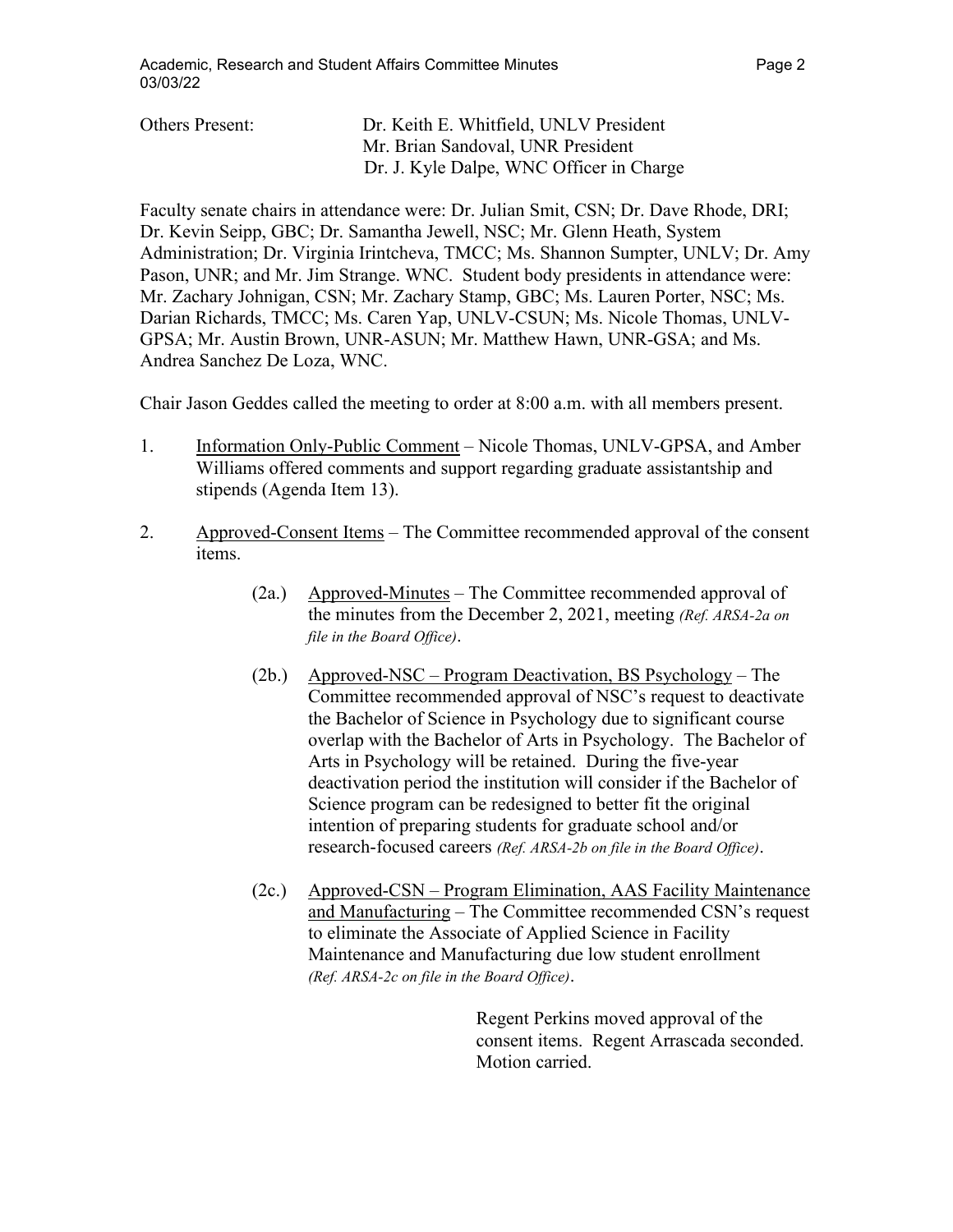- 3. Approved-Regents' Awards Pursuant to Board policy, Title 4, Chapter 1, Sections 17-20, the Committee recommended approval of the following individuals nominated for the 2022 Regents' Awards *(Ref. ARSA-3 on file in the Board Office)*.
	- a. Nevada Regents' Creative Activities Award Stephanie Espinoza Villamor, CSN – (Community College) Michael Branch, UNR – (University, State College)

b. Nevada Regents' Teaching Award Dr. Rebecca Bevans, WNC – Tenured Track (Community College) Heather Lang-Cassera, NSC – Non-Tenured/Tenured Track (Universities, State College and DRI) Dr. Matthew Leone, UNR – Tenured/Tenured Track (Universities, State College and DRI)

- c. Nevada Regents' Academic Advisor Award Courtney Schachter, TMCC – (Community College) Le Quanda Cole, UNLV – (Undergraduate – Universities, State College) Dr. Wilfredo de Ráfols, UNR – (Graduate – Universities, State College and DRI)
- d. Nevada Regents' Researcher Award Dr. Steven Hayes, UNR – (Distinguished) Dr. Jamie Voyles, UNR – (Mid-Career)
- e. Nevada Regents' Rising Researcher Award Dr. Katherine Durante, NSC Dr. Benjamin Hatchett, DRI Dr. Allyson Hindle, UNLV Dr. Elizabeth Koebele, UNR Dr. Feng Yan, UNR

Ms. Crystal Abba, Vice Chancellor for Academic and Student Affairs and Community Colleges, presented the Regents' Awards nominees and provided a brief overview of the policy regarding the Regents' Rising Researcher Award.

> Regent Perkins moved approval of the nominees for the Regents' Awards including authorization to exceed the limitation on nominations for the Rising Researcher Award currently provided in Board policy. Regent Arrascada seconded.

Chair Geddes noted for clarification that the institutions will fund the stipend for its additional Regents' Rising Researcher awardees.

Motion carried.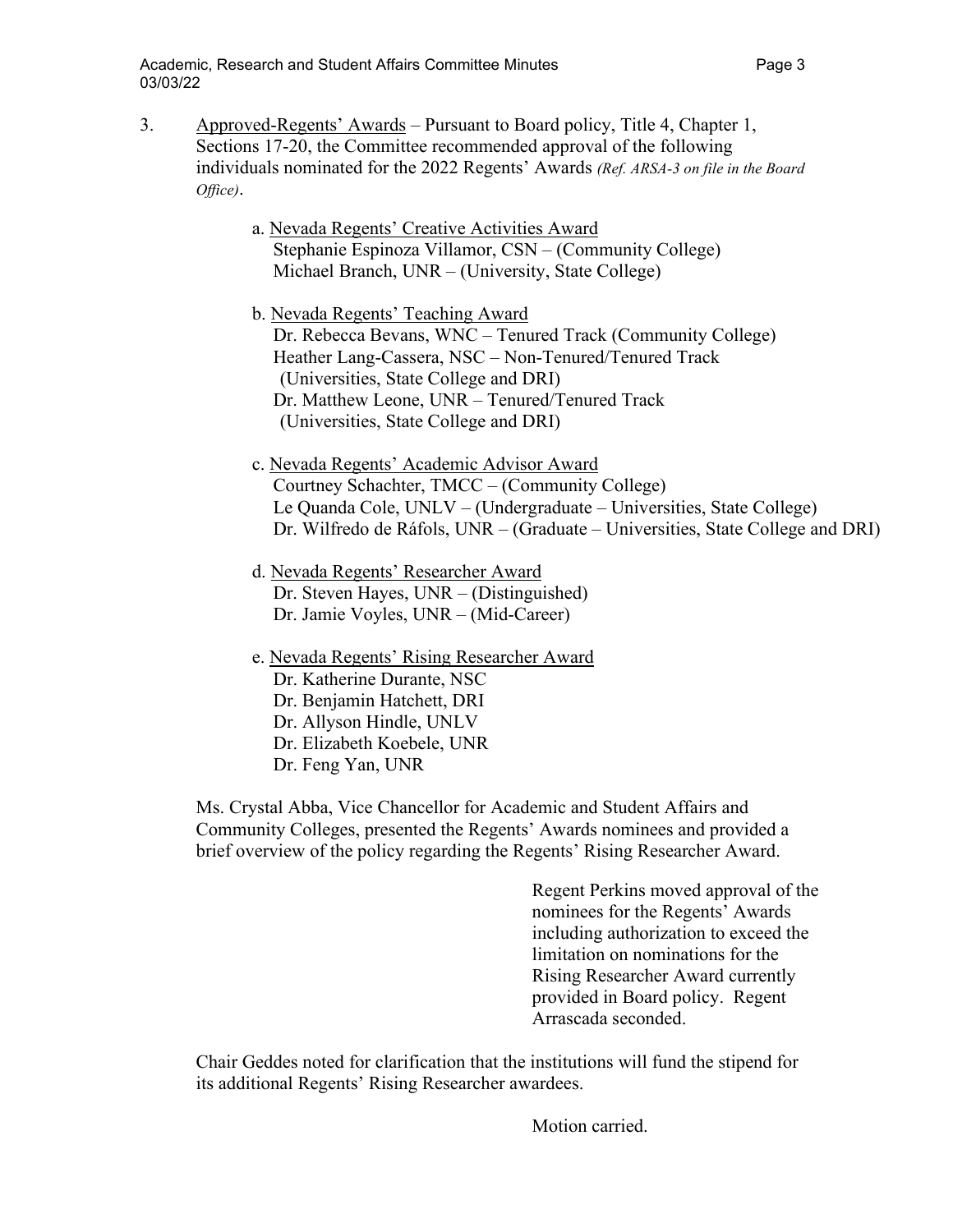4. Approved-*Handbook* Revision, Nevada Regents' Researcher Awards – The Committee recommended approval of a revision to Title 4, Chapter 1, Section 18, Nevada Regents' Researcher Awards. Currently, Board policy provides for an annual Regents' Rising Researcher Award to be given to one NSHE faculty at UNLV, UNR, NSC and DRI in recognition of early-career accomplishments and potential for future advancement and recognition in research. The proposed policy revision will provide for up to three awards per institution to allow for recognition of early career research in various disciplines. Funding for the Regents' Rising Researcher Awards is provided by the individual institution *(Ref. ARSA-4 on file in the Board Office)*.

Vice Chancellor Abba provided a brief overview of the proposal.

Regent Perkins moved approval of the policy proposal. Regent Arrascada seconded.

Regent Arrascada inquired about the institutions having the means to fund the Regents' Rising Researcher awards. Vice Chancellor Abba confirmed that it is discretionary, so the institutions would bring forward what they can afford.

Motion carried.

- 5. UNR Program Proposals, Sierra Nevada University Program Teach Out The Committee recommended approval of UNR's request of the following program proposals related to the teach out of Sierra Nevada University (SNU) students resulting from the UNR acquisition of SNU.
	- a) Bachelor of Arts in Education (*Ref. ARSA-5a on file in the Board Office*);
	- b) Master of Arts in Teaching (M.A.T), Education (*Ref. ARSA-5b on file in the Board Office*); and
	- c) Master of Education (M.Ed), English Language Acquisition and Development (ELAD) (*Ref. ARSA-5c on file in the Board Office*).

These proposals meet the Northwest Commission on Colleges and Universities (NWCCU) requirements to teach out SNU students. No additional students will be admitted to these programs. These programs will not be subject to the first, third, and fifth year program review required pursuant to Title 4, Chapter 14, Section 6.

Dr. Jeffrey Thompson, UNR Executive Vice President and Provost; and Dean, College of Science, provided a brief overview of the program proposals.

> Regent Arrascada moved approval of the program proposals regarding the Sierra Nevada University Program Teach Out.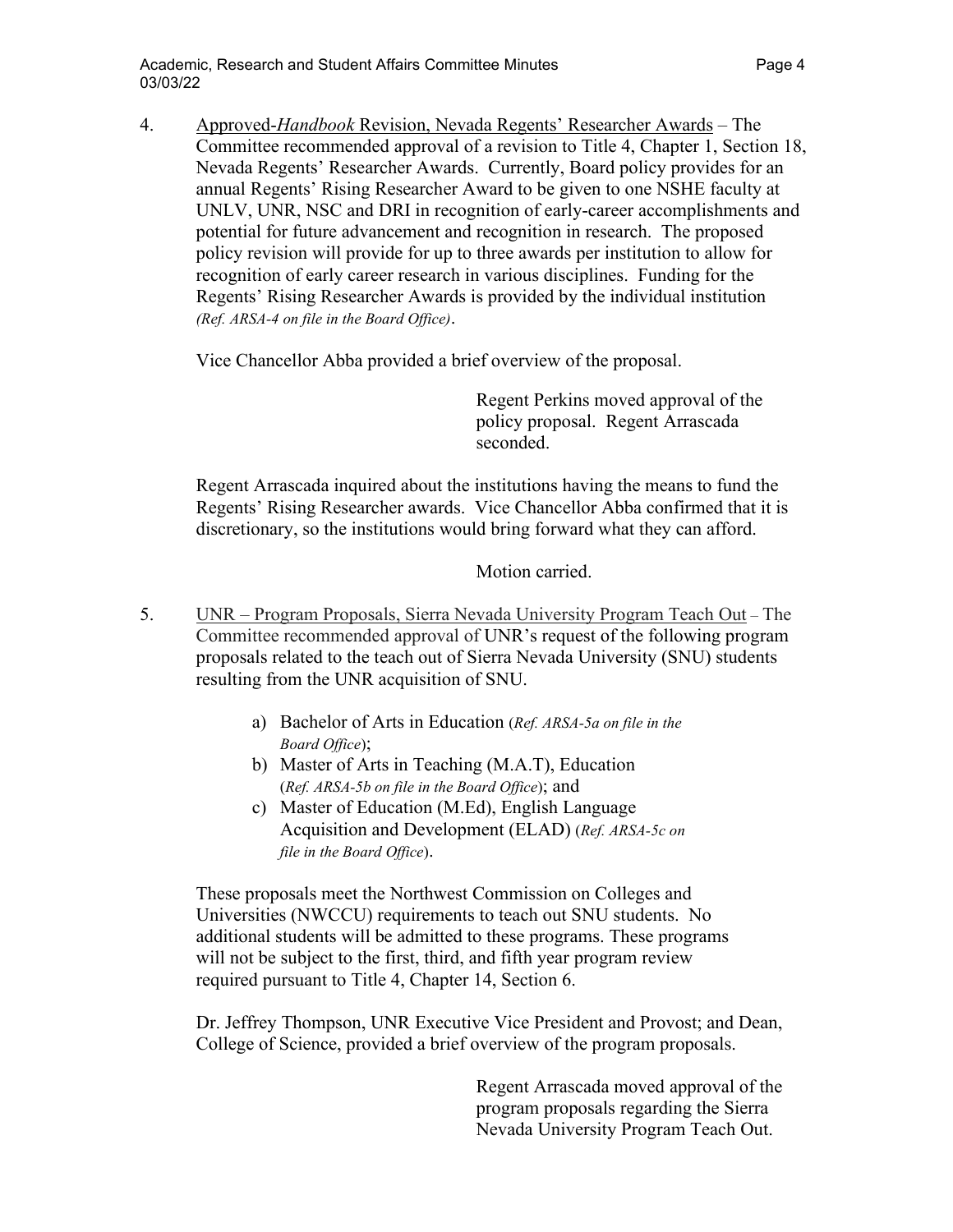#### 5. UNR – Program Proposals, Sierra Nevada University Program Teach Out – *(continued)*

Regent Perkins seconded.

Regent Arrascada and Dr. Thompson discussed the following topics: SNU leasing spaces in Reno and Henderson for students in the proposed degree programs (options to attend classes virtually and in-person) and the 2024 expiration date for those leases which UNR will not renew; UNR's commitment to meet the demands for teachers in the Clark and Washoe counties, and the ongoing planning with UNR, other NSHE institutions and the two counties; and the currently enrolled students having a path forward to complete their degrees in a timely manner.

Regent Perkins commended Dr. Thompson and his team for their work on the presentation and program proposals.

Motion carried.

6. Approved-CSN – Program Proposal, BAS Environmental Conservation – The Committee recommended approval of the Bachelor of Applied Science in Environmental Conservation at CSN. The BAS in Environmental Conservation will provide a distinctive baccalaureate degree pathway for students who attained an Associate of Applied Science. The program is a non-calculus and nongraduate school track that is focused on technician level skills. Graduates will attain skills for employment as a technician in support of a qualified biologist within this growing field *(Ref. ARSA-6 on file in the Board Office)*.

Mr. James McCoy, CSN Vice President of Academic Affairs, provided a brief overview of the proposal.

> Vice Chair McAdoo moved approval of a Bachelor of Applied Science in Environmental Conservation at CSN. Regent Perkins seconded.

Regent Perkins asked about student enrollment expectations and what the growth opportunity is for the degree. Dr. Douglas Sims, Dean for the School of Math and Science, CSN, said currently there is a pipeline degree, an AAS in Environmental Management, and there are 167 students presently enrolled in the program. There is also a list of 186 students (information obtained through student interviews at CSN), who are interested in the proposed BAS in Environmental Conservation.

Motion carried.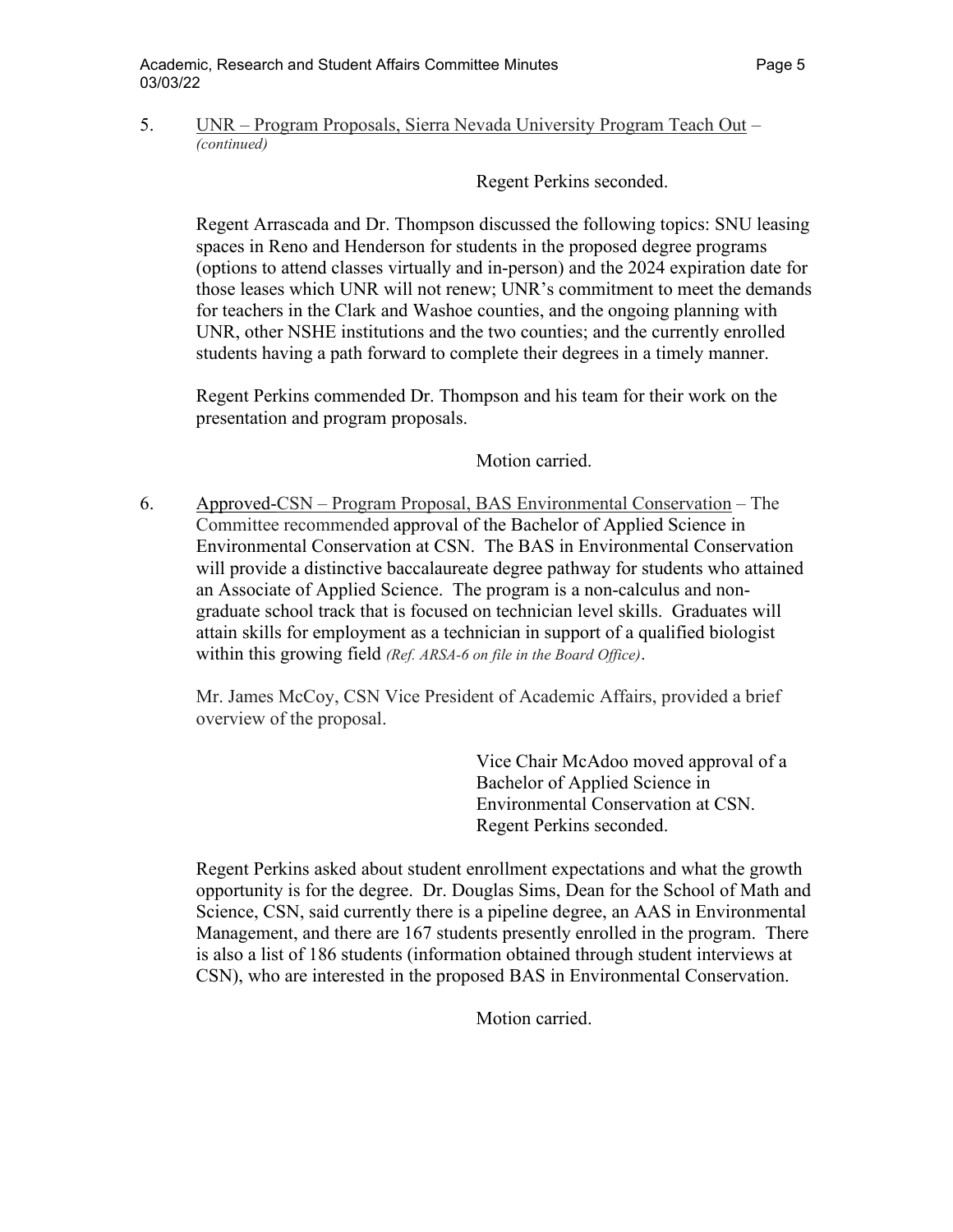7. Approved-CSN – Program Proposal, BAS Environmental Laboratory Sciences – The Committee recommended approval of CSN's request for a Bachelor of Applied Science in Environmental Laboratory Sciences. The BAS in Environmental Laboratory Sciences will provide technician level credentials so that graduates attain skills for employment in a commercial environmental laboratory setting *(Ref. ARSA-7 on file in the Board Office)*.

Vice President McCoy provided a brief overview of the proposal.

Chair Geddes moved approval of a Bachelor of Applied Science in Environmental Laboratory Sciences at CSN. Vice Chair McAdoo seconded.

Chair Geddes shared his appreciation for the program and commented that there is a large need for it in the Nevada communities.

Regent Perkins inquired about student enrollment for the program. Dr. Sims answered that in addition to the 167 students in the pipeline, there are also an additional 96 students showing interest.

Regent Arrascada asked if there will be opportunities for increasing the size of enrollment should there be a great number of students interested in taking the program. Dr. Sims and Vice President McCoy confirmed that currently the program is limited entry; however, if the demand should grow and dependent on the resources, faculty and space on campus, the opportunity to expand the program would be discussed with CSN leadership.

Motion carried.

8. Approved-TMCC – Program Proposal, AS Data Science – The Committee recommended approval of TMCC's request for an Associate of Science in Data Science. The AS in Data Science is a general transfer degree that includes curriculum in mathematics, science, data literacy and analysis, programming, and general education for transfer to a four-year institution. The degree will prepare students for entry-level data analyst positions *(Ref. ARSA-8 on file in the Board Office)*.

Dr. Jeffrey Alexander, TMCC Vice President of Academic Affairs, provided a brief overview of the proposal.

> Regent Perkins moved approval of an Associate of Science in Data Science at TMCC. Vice Chair McAdoo seconded. Motion carried.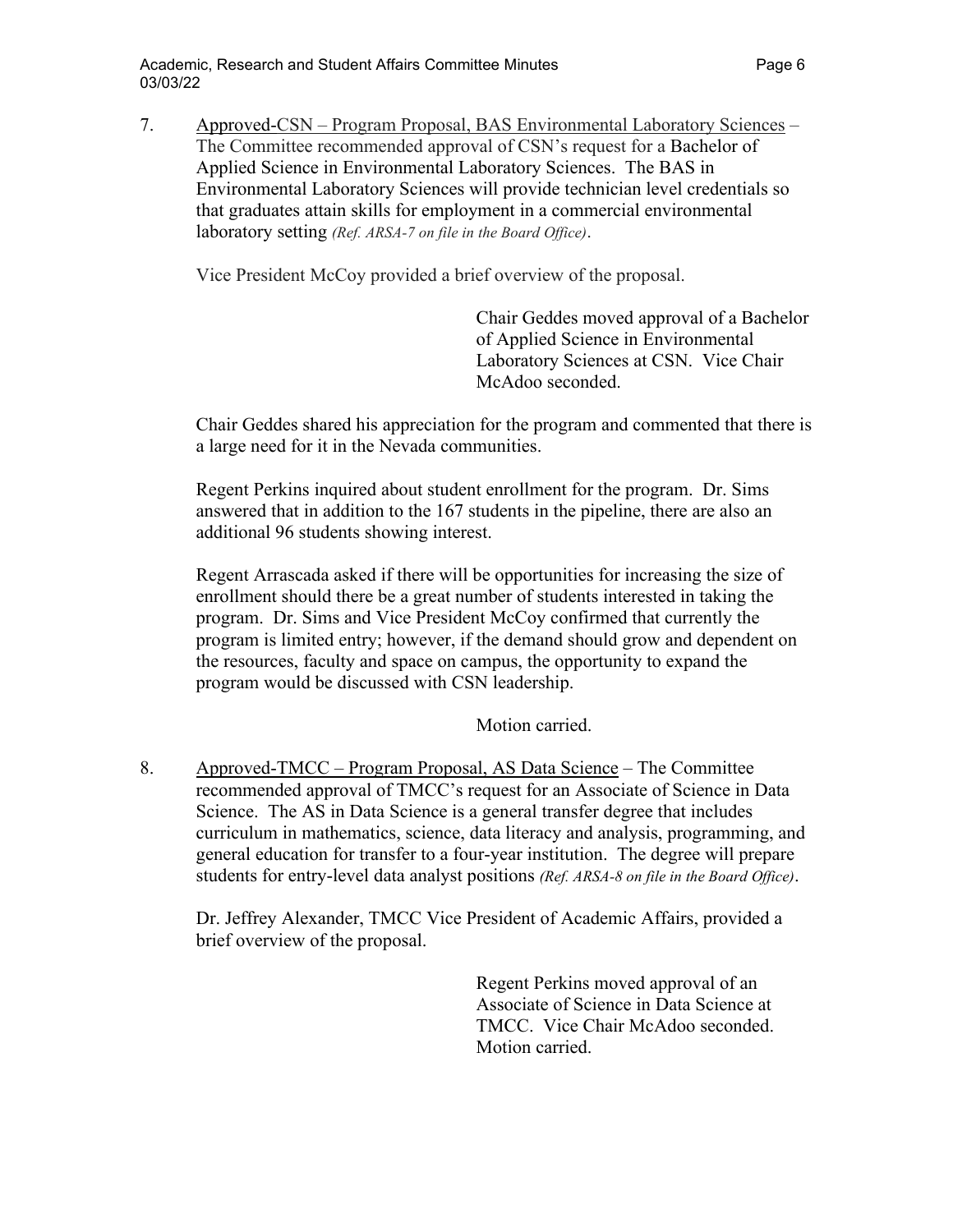Academic, Research and Student Affairs Committee Minutes **Page 7** Page 7 03/03/22

9. Approval-TMCC – Program Proposal, Bachelor of Architecture (B.ARCH) – The Committee recommended approval of TMCC's request for a Bachelor of Architecture. The B.Arch degree combines the knowledge and depth of both STEM and CTE fields of study. The degree builds upon an existing skills certificate, an AAS in Architecture aligning with the accreditation requirements as defined by the National Architectural Accrediting Board and state requirements for licensure *(Ref. ARSA-9 on file in the Board Office)*.

Dr. Alexander provided a brief overview of the proposal.

Regent Arrascada moved approval of a Bachelor of Architecture at TMCC. Vice Chair McAdoo seconded.

Regent Carvalho asked if differential fees are considered when program proposals are presented to the Committee. Vice Chancellor Abba answered that differential fees do not come to the Academic, Research and Student Affairs Committee for consideration, those are presented to the full Board. She clarified that the Committee focuses on the academic program itself and differential fees are considered within a separate purview. Dr. Alexander added that at this time, TMCC has no plans for differential fees for the B.ARCH program.

Motion carried.

10. Approved-WNC – Program Change, AAS Paramedicine – The Committee recommended approval of WNC's request to change the current Certificate of Achievement in Paramedicine to an Associate of Applied Science in Paramedicine. This change will allow WNC to meet industry requirements of an associate degree or higher for job placement around the country, advancement within EMS agencies, and to meet National EMS Educational Standards *(Ref. ARSA-10 on file in the Board Office)*.

Dr. J. Kyle Dalpe, Officer in Charge, WNC, provided a brief overview of the proposal.

Chair Geddes commented about a similar program being closed at TMCC due to low enrollment and asked if the leadership teams at WNC and TMCC have touched base about this. Dr. Karin M. Hilgersom, TMCC President, answered that TMCC and WNC have discussed and collaborated on the program proposal and TMCC fully supports it.

Chair Geddes asked a follow-up question regarding how the program at WNC differentiates from the program at TMCC. WNC Officer in Charge Dalpe answered that WNC is a rural-serving institution supporting six counties and there is a great need for public safety and allied health programs such as the currently proposed program.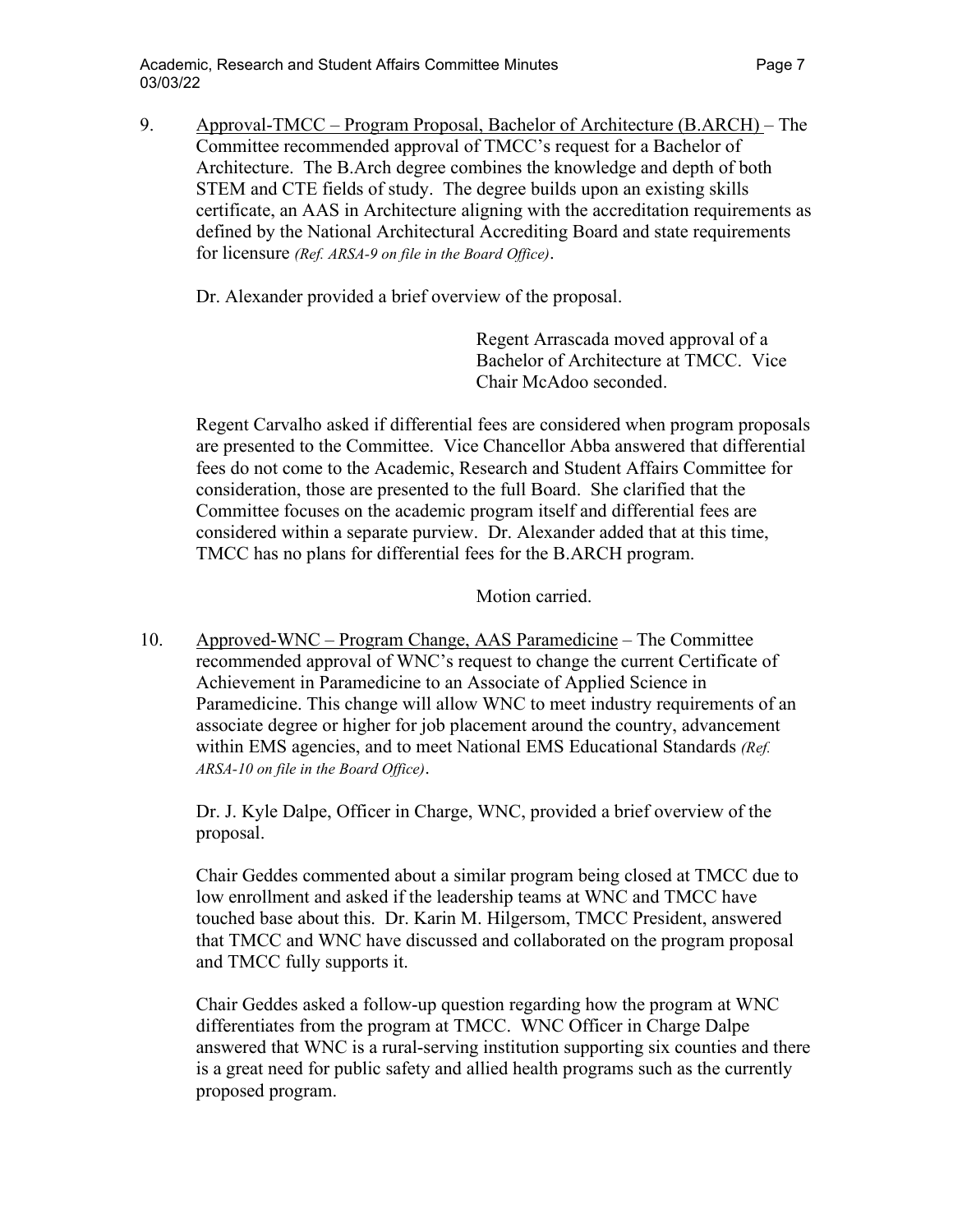#### 10. Approved-WNC – Program Change, AAS Paramedicine – *(continued)*

Chair Geddes requested to include the three- and five-year reviews for this program in the motion.

> Regent Arrascada moved approval of changing the Certificate of Achievement in Paramedicine to an Associate of Applied Science in Paramedicine at WNC, and to include the program in the three- and fiveyear reviews. Regent Perkins seconded.

Vice Chancellor Abba clarified that although a program change typically would not be subject to the three- and five-year reviews in which Chair Geddes is requesting, there is no language that would preclude the proposed program from being subject to the reviews per Title 4, Chapter 14, Section 6, with respect to regular review within the next ten years.

Motion carried.

11. Approved-WNC – Program Proposal, AAS Fire Science – The Committee recommended approval of WNC's request for an Associate of Applied Science in Fire Science. The program is designed to meet the Fire and Emergency Services Higher Education (FESHE) and National Fire Protection Agency (NFPA) standards. The program will train and prepare entry-level firefighters for local, regional, and national fire agencies *(Ref. ARSA-11 on file in the Board Office)*.

WNC Officer in Charge Dalpe provided a brief overview of the proposal and confirmed that discussions between WNC and TMCC have taken place with regard to the program proposal.

> Vice Chair McAdoo moved approval of an Associate of Applied Science in Fire Science. Regent Perkins seconded. Motion carried.

12. Information Only-History of the Governor Guinn Millennium Scholarship Program – The Governor Guinn Millennium Scholarship (GGMS) program is a state-supported, merit-based program established in 1999. Associate Vice Chancellor for Academic and Student Affairs Renee Davis presented a history of the program, including changes over the program's history in initial and continuing eligibility requirements, award distribution, and program outcomes *(Ref. ARSA-12 on file in the Board Office)*.

Associate Vice Chancellor Davis' GGMS presentation included: history and background of the program, program funding, eligible institutions, initial and continuing student eligibility, utilization, award amounts and distribution,